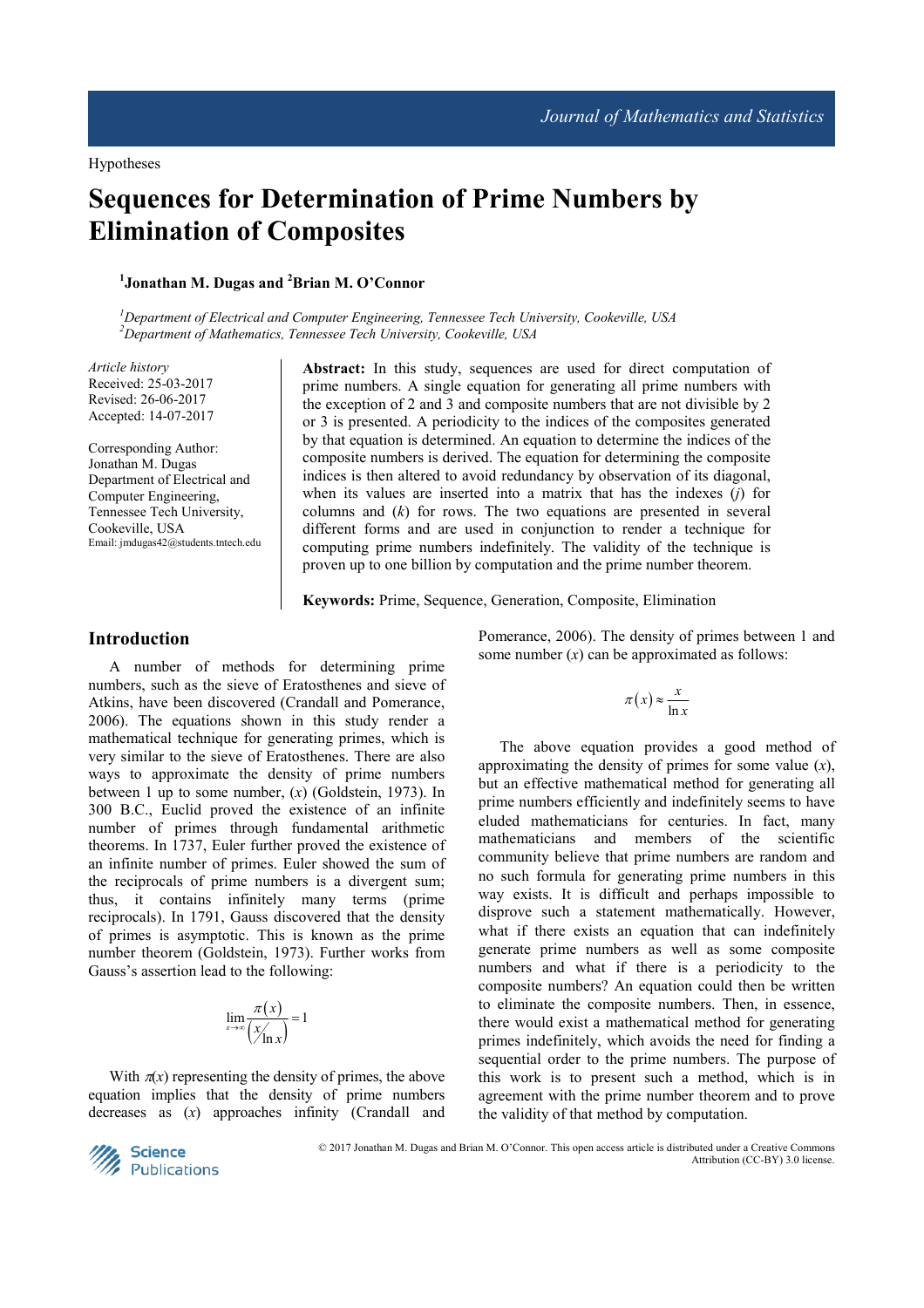## **Materials and Methods**

The flowchart in Fig. 1 is a simplified version of the C++ computer algorithm which was used to compute all of the prime numbers between 1 and  $1,000,000,000,$ using a set of sequences. A Dell laptop with an *i*7 processor was used to run the algorithm. The algorithm used is represented mathematically as follows:

$$
a(i) = 1 + \sum_{L=1}^{i} \left( 4 \left| \sin\left(\frac{\pi L}{2}\right) \right| + 2 \left| \cos\left(\frac{\pi L}{2}\right) \right| \right)
$$
  
\n
$$
p = \left( 7 + \sum_{k=2}^{n} \left( 2 \left| \cos\left(\frac{\pi k}{2}\right) \right| + 6 \left| \sin\left(\frac{\pi k}{2}\right) \right| \right) u(n-2) \right)
$$
  
\n
$$
q = (2n+1)
$$
  
\n
$$
i_{(not prime)} = n + \sum_{j=1}^{m} \left( p \left| \sin\left(\frac{\pi j}{2}\right) \right| + q \left| \cos\left(\frac{\pi j}{2}\right) \right| \right)
$$
  
\n
$$
1 \le i \le N
$$
  
\n
$$
1 \le j \le m
$$
  
\n
$$
2 \le k \le n
$$

The derivation process for the above equations will be described in detail in the Discussion section. The first step in the development of the computer program entailed writing code that asked the user for a number (N), so that the program knew the range of prime numbers to generate. If the user were to input 100, the program would return every prime number between 1 and 300 (3N). Once (*N*) was input, the program would calculate all of the values of the  $(a)$  function from  $a(1)$  to *a*(*N*) and store those values into a text file.

The next step involved calculating the indices of the composites generated by the (*a*) function. Essentially, this was accomplished with a nested for loop (Gaddis and Krupnow, 2007). All of the composite indices were then sorted so they made sense to the rest of the program. The approach used for the logic shown in Fig. 1 involved generating all of the composite indices, sorting them into smaller segments, storing those smaller segments into another text file and breaking the large text file up into smaller text files accordingly. The numbers stored in the smaller text files were used to determine the indices of the composites generated by the (*a*) function.

The final step was simply reading the results of the (*a*) function from the file in which they were stored. A counter was used to keep track of each integer as it was read from the file; if the counter equaled any of the composite indices, the corresponding (*a*) function's result was not output to the prime number file (Gaddis and Krupnow, 2007). Otherwise, the value read from the file was a prime number and was written to the prime number file. The logic described was a very simple program to write and it proved that the described prime generator method could be used with very primitive programming languages to efficiently determine prime numbers.



Fig. 1. The flow logic of the simple C++ program used to calculate every prime number between 1 and a billion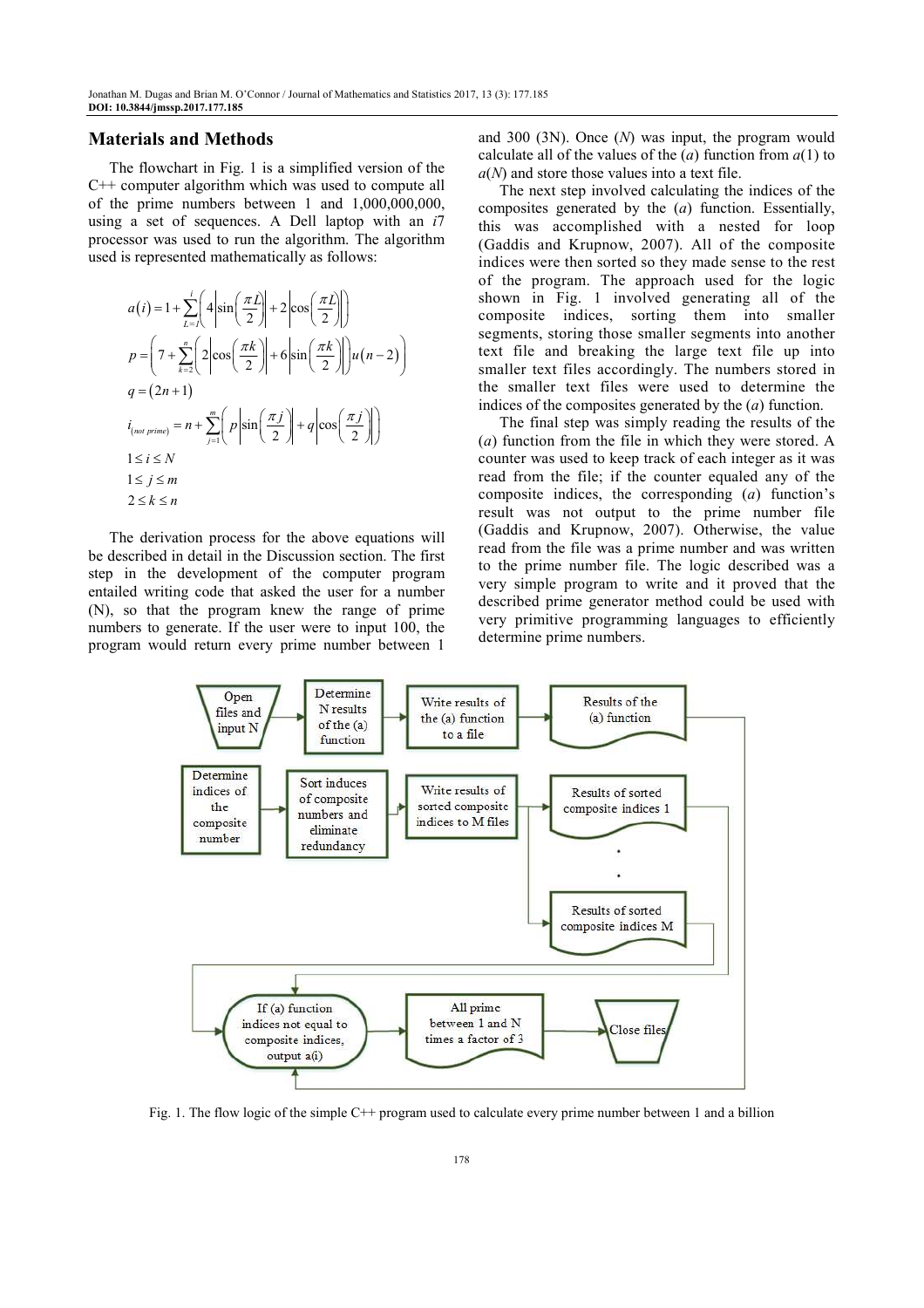#### **Results**

Observe Table 1. All of the primes generated by the described algorithm are not shown in Table 1, as there are over 50 million of them between 1 and a billion. Table 1 shows the last 50 prime numbers generated by the described algorithm as well as the count value associated with that prime number. Recall that an approximation of the density of prime numbers between 1 and a billion can be obtained as follows:

$$
\left(1,000,000,000/\\ln(1,000,000,000)\right) \approx 48,254,942.43
$$

In the described experiment, 50,847,534 prime numbers were generated between 1 and a billion:

$$
\pi(x) = 50,847,534
$$

Using the prime number theorem, a value close to one should be obtained from the following:

$$
\lim_{x \to 10^9} \frac{50847534}{(48,254,942.43)} = 1.053727
$$

The result was a value very close to 1, which indicated a good approximation of the density of primes. The results were in good agreement with the prime number theorem.

Table 1. Last 50 prime numbers and corresponding count value

In fact, it is well known that there are exactly 50,847,534 prime numbers between one and a billion and all of the integers stored in the prime number file were prime numbers. Therefore, the experiment was successful in proving the validity of the presented prime number generator. Also, it can be observed in Fig. 2 (Fig. 2 will be explained in the following section) that when the (*a*) function is iterated to higher values of (*N*), more composites and fewer primes are generated by the (*a*) function. In other words, Equation 7 (Equation 7 will also be explained in the next section) eliminates more of the (*a*) function values as (*N*) increases because (*n*) (i.e., the number of steps in Fig. 2) must be increased proportionally with (*N*). Again, the method is in good agreement with the prime number theorem because the density of primes decreases as (*N*) increases.

#### **Discussion**

#### *Derivation of General Prime Number Sequences*

The following function (Equation 1), which will simply be termed the (*a*) function, generates all prime numbers starting with 5 and it generates composites, which are not divisible by 2 or 3, periodically:

| $a(i) = 6i - a(i-1)$ |     |
|----------------------|-----|
| $a(0)=1$             | (1) |
| $1 \leq i \leq N$    |     |

| Count    | Prime number | Count    | Prime number |
|----------|--------------|----------|--------------|
| 50847485 | 999998929    | 50847510 | 999999337    |
| 50847486 | 999998957    | 50847511 | 999999353    |
| 50847487 | 999998959    | 50847512 | 999999391    |
| 50847488 | 999998971    | 50847513 | 999999433    |
| 50847489 | 999998981    | 50847514 | 999999487    |
| 50847490 | 999999001    | 50847515 | 999999491    |
| 50847491 | 999999017    | 50847516 | 999999503    |
| 50847492 | 999999029    | 50847517 | 999999527    |
| 50847493 | 999999043    | 50847518 | 999999541    |
| 50847494 | 999999059    | 50847519 | 999999587    |
| 50847495 | 999999067    | 50847520 | 999999599    |
| 50847496 | 999999103    | 50847521 | 999999607    |
| 50847497 | 999999107    | 50847522 | 999999613    |
| 50847498 | 999999113    | 50847523 | 999999667    |
| 50847499 | 999999131    | 50847524 | 999999677    |
| 50847500 | 999999137    | 50847525 | 999999733    |
| 50847501 | 999999151    | 50847526 | 999999739    |
| 50847502 | 999999163    | 50847527 | 999999751    |
| 50847503 | 999999181    | 50847528 | 999999757    |
| 50847504 | 999999191    | 50847529 | 999999761    |
| 50847505 | 999999193    | 50847530 | 999999797    |
| 50847506 | 999999197    | 50847531 | 999999883    |
| 50847507 | 999999223    | 50847532 | 999999893    |
| 50847508 | 999999229    | 50847533 | 999999929    |
| 50847509 | 999999323    | 50847534 | 999999937    |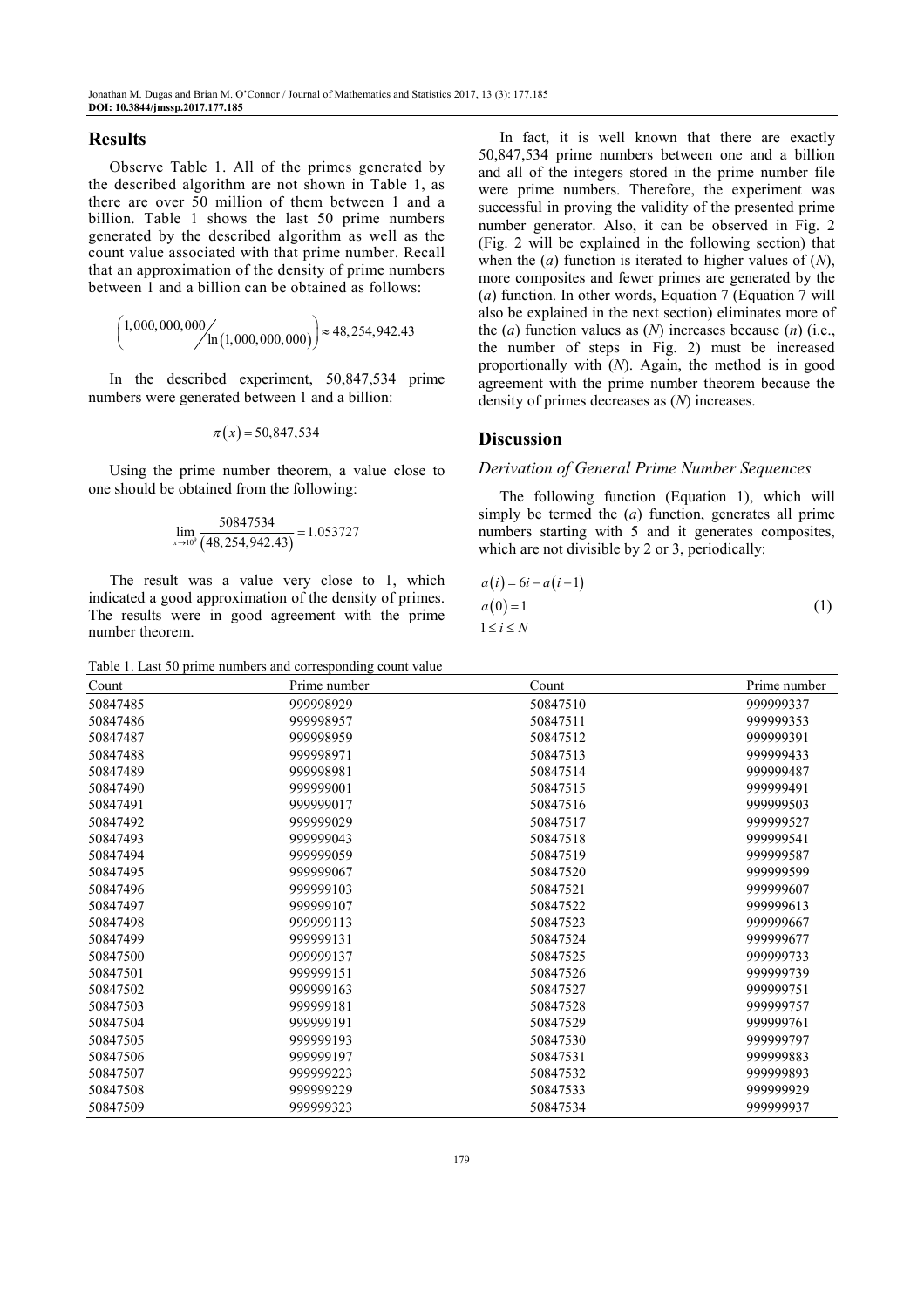| i              | a(i)           |                |                |    |    |    |    |
|----------------|----------------|----------------|----------------|----|----|----|----|
| $\mathbf{1}$   | 5              |                |                |    |    |    |    |
| $\overline{2}$ | $\overline{7}$ |                |                |    |    |    |    |
| 3              | 11             |                |                |    |    |    |    |
| 4              | 13             |                |                |    |    |    |    |
| 5              | 17             |                |                |    |    |    |    |
| $\overline{6}$ | 19             |                |                |    |    |    |    |
| 7              | 23             |                |                |    |    |    |    |
| 8              | 25             | $\overline{7}$ |                |    |    |    |    |
| 9              | 29             |                |                |    |    |    |    |
| 10             | 31             |                |                |    |    |    |    |
| 11             | 35             | 3              | 9              |    |    |    |    |
| 12             | 37             |                |                |    |    |    |    |
| 13             | 41             |                |                |    |    |    |    |
| 14             | 43             |                |                |    |    |    |    |
| 15             | 47             |                |                |    |    |    |    |
| 16             | 49             |                | 5              |    |    |    |    |
| 17             | 53             |                |                |    |    |    |    |
| 18             | 55             | $\overline{7}$ |                | 15 |    |    |    |
| 19             | 59             |                |                |    |    |    |    |
| 20             | 61             |                |                |    |    |    |    |
| 21             | 65             | 3              |                |    | 17 |    |    |
| 22             | 67             |                |                |    |    |    |    |
| 23             | 71             |                |                |    |    |    |    |
| 24             | 73             |                |                |    |    |    |    |
| 25             | 77             |                | $\overline{9}$ | 7  |    |    |    |
| 26             | 79             |                |                |    |    |    |    |
| 27             | 83             |                |                |    |    |    |    |
| 28             | 85             | 7              |                |    |    | 23 |    |
| 29             | 89             |                |                |    |    |    |    |
| 30             | 91             |                | 5              |    | 9  |    |    |
| 31             | 95             | 3              |                |    |    |    | 25 |

Fig. 2. Results of the (*a*) function for (*i*) equals 1 to 31 with a staircase showing the periodicity of the composite indices

Equation 1 is a very simple function, which has an initial condition value of 1 (a nonprime number in the strictest sense of the definition of a prime). The index (*i*) is multiplied by 6 and the previous value of the (*a*) function is subtracted from that product. Equation 1 generates all of the prime numbers starting at 5 up to as high a number as desired. In fact by plugging all integers from 1 up to some number (*N*) into the (*a*) function, all of the prime numbers from 5 up to (*N*) times a factor of 3 will be generated.

To understand why Equation 1 determines the primes from 5 up to (*N*) times a factor of 3, observe the following:

$$
\lim_{i \to N} a(i-1) \approx \frac{1}{2} \cdot (6N)
$$

By inspection, it can be seen that  $a(i-1)$  is approximately half of (6*i*), resulting in the following:

$$
\lim_{i \to N} a(i) \approx \lim_{i \to N} \left( 6i - \frac{1}{2} \cdot (6i) \right) \approx \frac{1}{2} \cdot (6N)
$$

By calculating the results of Equation 1 and letting (*i*) encompass all integers from 1 to (*N*), every prime number between 5 and approximately (3N), as well as composites not divisible by 2 or 3, is generated. The (*a*) function can also be written in terms of the absolute values of the sine and cosine functions, which will be explained later.

As mentioned previously, the (*a*) function generates composites periodically. To determine the integers generated by the (*a*) function which are composites, the periodicity of those composites must first be determined. The simplest way to determine the periodicity of the composite numbers is to write out the results of the (*a*) function up to some number (*N*). By inspection, the periodicity of the composites generated by the (*a*) function can then easily be seen. For example, let (*N*) equal 31 and plug in all integers from 1 to (N) into the (*a*) function as shown in Fig. 2. Figure 2 displays the indices of the (*a*) function, (*i*) and the corresponding results of the (*a*) function, *a*(*i*). The staircase to the right in Fig. 2 is used to show the periodicity of the composite numbers.

For instance, start at 5 (top step, blue) and count down 7 spaces to arrive at a composite number divisible by 5. Then, count down 3 spaces to arrive at another composite divisible by 5. Continue counting down 7 and then 3 to determine the composite numbers divisible by 5, which the (*a*) function generates.

To eliminate all numbers divisible by 7, simply move down the staircase to 7 (second step, yellow). From 7, count down 9 spaces to arrive at a composite number divisible by 7. Then, count down 5 to arrive at another composite divisible by 7. Continue counting down 9 and then 5 to determine composites divisible by 7. To eliminate all numbers divisible by 11, move down the staircase to 11 (third step, green). From 11, count down 15 spaces to arrive at a composite number divisible by 11. Then, count down 7 to arrive at another number divisible by 11. Continue counting down 15 and then 7 to determine composites divisible by 11. Likewise, from the fourth step, count down 17 and then 9 repeatedly to eliminate all numbers divisible by 13.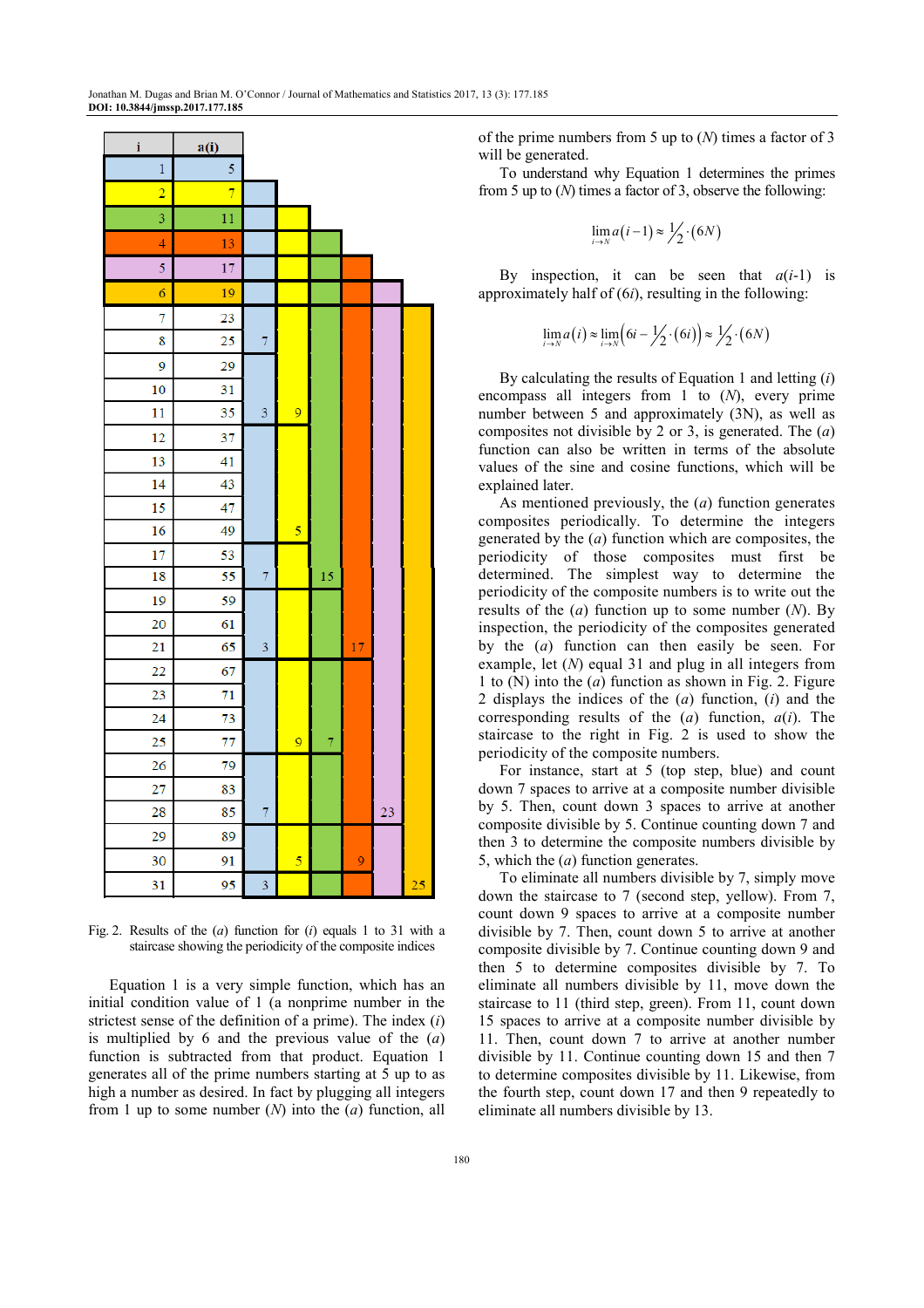Jonathan M. Dugas and Brian M. O'Connor / Journal of Mathematics and Statistics 2017, 13 (3): 177.185 **DOI: 10.3844/jmssp.2017.177.185** 

|          | For odd             | For even            | Eliminate integers |
|----------|---------------------|---------------------|--------------------|
| Step (n) | iterations of $(i)$ | iterations of $(i)$ | divisible by:      |
|          | add 7               | add 3               |                    |
| 2        | add 9               | add 5               |                    |
| 3        | add 15              | add 7               |                    |
| 4        | add 17              | add 9               | 13                 |
| 5        | add 23              | add 11              |                    |
| 6        | add 25              | add 13              | 19                 |

Table 2. Explanation of the observed periodicity of the composite indices reflected in Figure 2

From the fifth step, count down 23 and then 11 repeatedly to eliminate all numbers divisible by 17. From the sixth step, count down 25 and then 13 repeatedly to eliminate all numbers divisible by 19. Table 2 clarifies the process further.

A step counter exists, which will be represented by the variable (n). Begin by counting down 7 and then 3 repeatedly. Then, when moving down to an even step, add 2 to the first number counted down (i.e.,  $7+2 = 9$ ); when moving down to an odd step, add 6 to the first number counted down (i.e.,  $9+6 = 15$ ). The second number counted down is always the next highest odd number (i.e., 3, 5, 7,...). Using the pattern observed in Fig. 2 and again in Table 2, an equation to determine the indices of all of the composite numbers generated by the (*a*) function can be derived.

To write the equation for eliminating all of the composite numbers, an equation for the initial periodic sequence must first be determined. The absolute value of the sine and cosine functions at integral multiples of  $\pi/2$  oscillate between 0 and 1 and they can be used such that 7 is multiplied by the sine function and 3 is multiplied by the cosine function, to yield an equation for summing 7 on odd values of (*j*) and 3 on even values of (*j*):

$$
i_{(not prime)} = 1 + \sum_{j=1}^{m} \left( 7 \left| \sin \left( \frac{\pi j}{2} \right) \right| + 3 \left| \cos \left( \frac{\pi j}{2} \right) \right| \right)
$$
  
 
$$
1 \le i \le N
$$
  
 
$$
1 \le j \le m
$$
 (2)

The not prime subscript of (*i*) notation in Equation 2 denotes that these indices correspond to composite numbers generated by the (*a*) function. The (*n*) in Equation 2 accounts for the step number on the staircase in Fig. 2. With  $n = 1$  and as (*j*) is iterated, Equation 2 determines the indices of the integers divisible by 5. However, an equation that determines the composites divisible by: 5, 7, 11, 13, 17, 19, 23 and so forth is desired. For odd iterations of (*j*), let us define an equation for adding 2 to the 7 when starting the count on even steps and 6 when starting the count on odd steps and let us call this Equation (*p*):

$$
p = \left(7 + \sum_{k=2}^{n} \left(2 \left| \cos\left(\frac{\pi k}{2}\right) \right| + 6 \left| \sin\left(\frac{\pi k}{2}\right) \right| \right) u(n-2) \right)
$$
  
2 \le n \tag{3}

Again, the cosine function is used to add 2 when counting down from even steps and the sine function is used to add 6 when counting down from odd steps. Since the only concern is with positive values of sine and cosine, the absolute value of the sine and cosine functions is taken similar to Equation 2. The unit step function,  $u(n-2)$ , is used to ensure that the summation is only initialized after moving down to the second step (i.e.,  $n = 2$ ) to start determining integers divisible by 7 and the summation sums from 2 to (*n*) (Zill and Cullen, 2008). The upper limits of the summations, (*n*) and (*m*), are arbitrary and should be chosen such that (*i*) does not exceed (*N*). Now to find the next highest odd number for every even value of (*j*), the following simple equation is used, which is commonly used in mathematics:

$$
q = (2n+1) \tag{4}
$$

Equation 4 is an odd number generator. Equation 2 thru 4 are combined to produce the following:

$$
i_{(not prime)} = n + \sum_{j=1}^{m} \left( p \left| \sin \left( \frac{\pi j}{2} \right) \right| + q \left| \cos \left( \frac{\pi j}{2} \right) \right| \right)
$$
  
1 \le i \le N  
1 \le j \le m  
2 \le k \le n  
1 \le n  
(5)

Notice that the absolute value of the sine function is multiplied by  $(p)$  and the absolute value of the cosine function is multiplied by (*q*). (*p*) is as it is in Equation 3. For odd values of (*j*), (*p*) is added to (*n*) and for even values of  $(j)$ ,  $(q)$  is added to  $(n)$ .

Equation 5 is a general form for an equation that determines the indices of the composite numbers generated by the (*a*) function. In essence, using the (*a*) function in conjunction with Equation 5 is a method for determining prime numbers indefinitely but does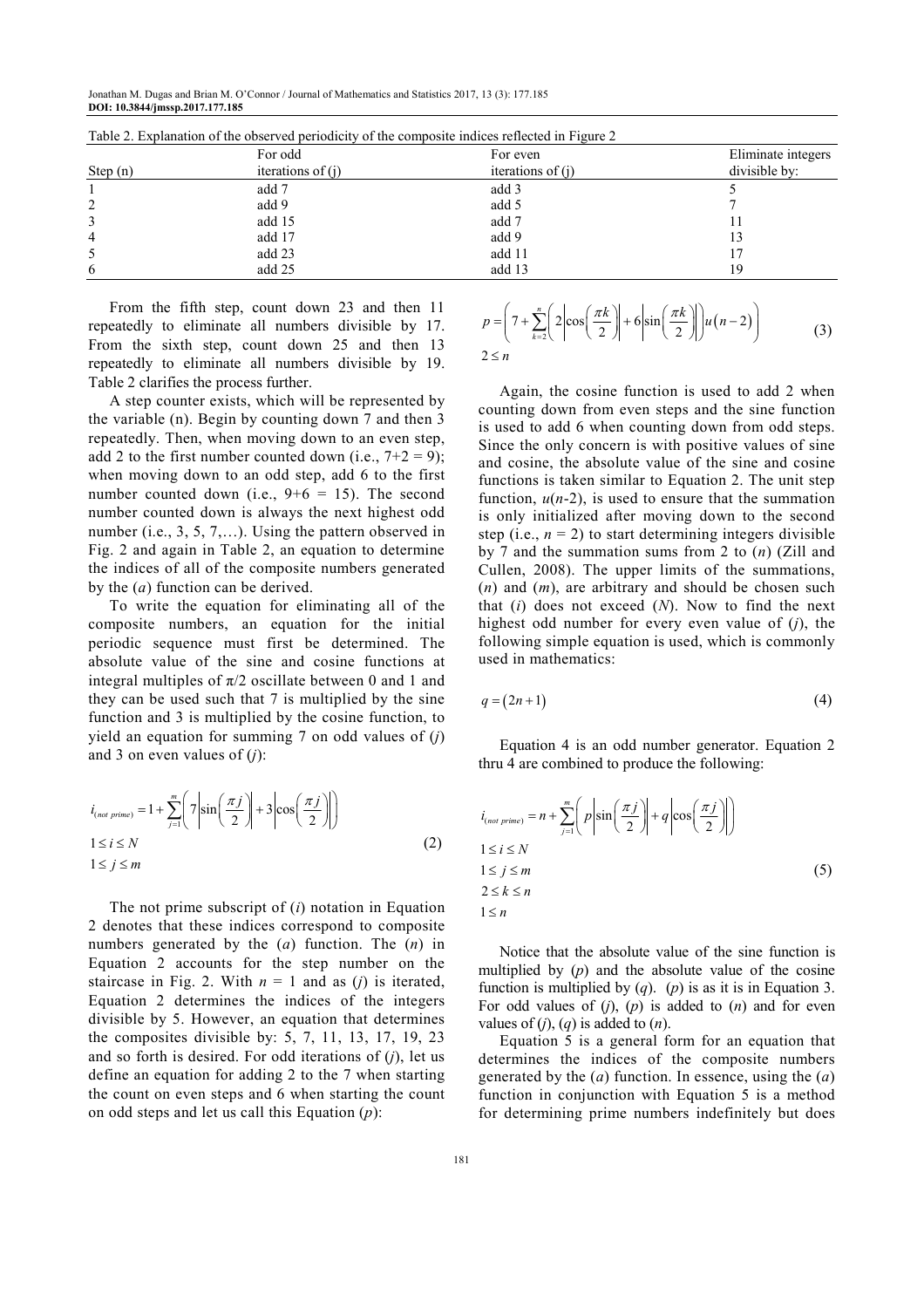not include the primes 2 and 3. However, a major drawback of Equation 5 is redundancy. There are many occasions when the indices of the composites are determined by Equation 5 more than once, which can slow processing significantly. Observe Fig. 3, which shows the values of (*i*) in Equation 5 as (*j*) and (*k*) are iterated. Whenever any of the vertices seen in Fig. 3 meet, redundancy occurs. There is a way to remove most

of the redundancy from Equation 5, which is observable when the values of Equation 5 are arranged in a matrix that has the indexes (*j*) for columns and (*k*) for rows. Observe at Table 3.

Table 3 is a matrix containing the values of Equation 5 as (*j*) and (*k*) are iterated. The values of the diagonal and everything in green above the diagonal are the only results needed from Equation 5.



Fig. 3. Graphs of Equation 5 as (*j*) and (*k*) are iterated

Table 3. Matrix containing (j) columns and (k) rows and shows how a large portion of the redundancy in Equation 5 can be removed by observation of the matrix's diagonal

|                                                            | $=$ | e i | $=$ $-$ | $=$ $\angle$ | ≔ ' | $= 6$ |
|------------------------------------------------------------|-----|-----|---------|--------------|-----|-------|
| $k = 1$                                                    |     |     |         |              |     |       |
| $k = 2$                                                    |     |     |         |              |     |       |
| $k = 3$                                                    |     |     |         |              |     |       |
| $k = 4$                                                    |     | 30  |         |              |     |       |
| $k = 5$                                                    |     | 30  |         |              |     | .07   |
| $k = 6$<br>the contract of the contract of the contract of |     |     |         |              |     |       |

Composite Indices; Diagonal; Redundancy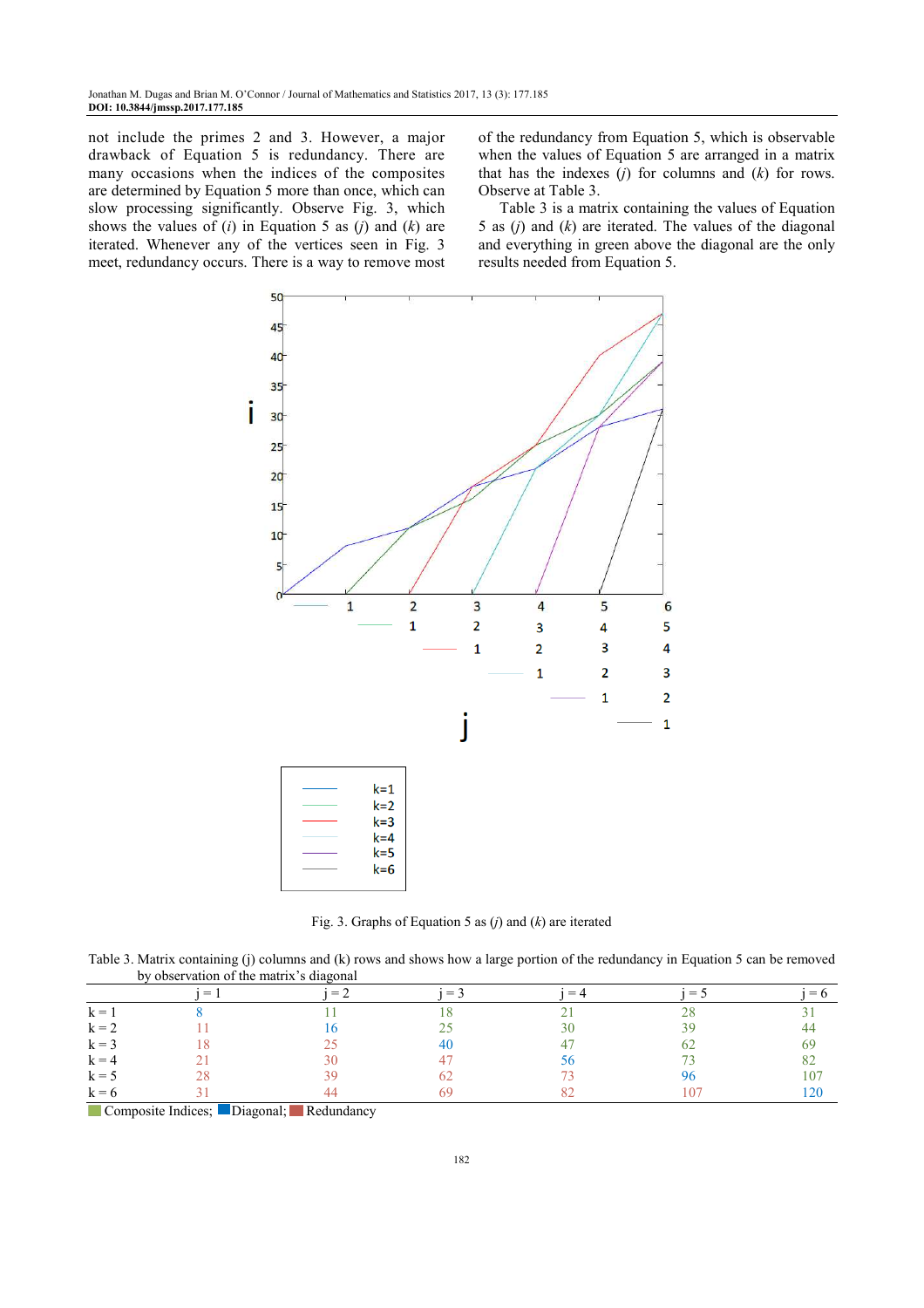Jonathan M. Dugas and Brian M. O'Connor / Journal of Mathematics and Statistics 2017, 13 (3): 177.185 **DOI: 10.3844/jmssp.2017.177.185** 

All values in red are redundant and can be omitted, as the values in the first column are identical to the values in the first row. The same is true for all elements along the entire diagonal (hence, everything below the diagonal is redundant). There is a periodicity to the diagonal elements similar to previously derived sequences, which can be written as follows:

$$
Diagonal = D = \sum_{k=1}^{n} \left( 4k \left| \cos\left(\frac{\pi k}{2}\right) \right| + 8k \left| \sin\left(\frac{\pi k}{2}\right) \right| \right) \tag{6}
$$

Equation 6 can be used to modify Equation 5 to eliminate most redundancy as follows:

$$
i_{(not\ prime)} = D + \sum_{j=2}^{m} \left( p \left| \sin \left( \frac{\pi j}{2} \right) \right| + q \left| \cos \left( \frac{\pi j}{2} \right) \right| \right) u \left( n+1-j \right) (7)
$$

First, Equation 6 is added to Equation 5 and the step counter (*n*) in Equation 5 is negated. Equation 6 is a function of  $(k)$  and is used to determine the initial value of Equation 7 for each value of (*n*). The *u*(*n+*1-*j*) term in Equation 7 is used to properly initialize the sequence associated with Equation 5, which was previously derived. In other words, the unit step function is used to ensure that (*j*) is properly iterated for a given value of (*n*). For example, when (*n*) is equal to 1, (*j*) begins its iterations at 2; When (*n*) is equal to 2, (*j*) begins its iterations at 3. Equation 7 eliminates most of the redundancy in Equation 5 making the algorithm significantly more efficient.

#### *Derivation of Flexibility Equations*

As previously stated, the (*a*) function can be written in terms of the absolute values of the sine and cosine functions (Mandal and Asif, 2007). Observe Fig. 2. Notice that the values of the (*a*) function increase periodically by 4 and then 2. Similar to Equations 5 thru 7, the (*a*) function can be written in terms of the absolute values of the sine and cosine functions as follows:

$$
a(i) = 1 + \sum_{L=1}^{i} \left( 4 \left| \sin \frac{\pi L}{2} \right| + 2 \left| \cos \frac{\pi L}{2} \right| \right) \tag{8}
$$

Writing the (*a*) function as shown in Equation 8 eliminates the need to keep track of the (*a*) function's previous values, which simplifies computer programming and helps preserve computer resources. From a signals and systems point of view, computer resources are preserved because the (*a*) function is memoryless when written as shown in Equation 8 (Mandal and Asif, 2007). A final form of the prime number generator, which was programmed in C++ to prove its validity, is:

$$
a(i) = 1 + \sum_{L=1}^{i} \left( 4 \left| \sin\left(\frac{\pi L}{2}\right) \right| + 2 \left| \cos\left(\frac{\pi L}{2}\right) \right| \right)
$$
  
\n
$$
i_{(not prime)} = \sum_{k=1}^{n} \left( 4k \left| \cos\left(\frac{\pi k}{2}\right) \right| + 8k \left| \sin\left(\frac{\pi k}{2}\right) \right| \right)
$$
  
\n
$$
+ \sum_{j=2}^{m} \left[ 7 + \sum_{k=2}^{n} \left( 2 \left| \cos\left(\frac{\pi k}{2}\right) \right| + \right] u(n-2) \left| \sin\left(\frac{\pi j}{2}\right) \right| \right]
$$
  
\n
$$
+ \sum_{j=2}^{m} \left[ 7 + \sum_{k=2}^{n} \left( 2 \left| \cos\left(\frac{\pi k}{2}\right) \right| + \right] u(n-2) \left| \sin\left(\frac{\pi j}{2}\right) \right| \right]
$$
  
\n
$$
+ (2n+1) \left| \cos\left(\frac{\pi j}{2}\right) \right|
$$
  
\n
$$
1 \leq i \leq N
$$
  
\n
$$
2 \leq j \leq n
$$
  
\n
$$
1 \leq k \leq n
$$

Provided the set of equations holds true for all of (*N*), then prime numbers are not random because of their connection to composites not divisible by 2 or 3. The described experiment proves the algorithm works to a billion and it seems very likely to hold true for all (*N*). Supercomputers with sufficient resources could possibly be used to prove the validity of the described method to much higher values of (*N*). It is also worth noting the existence of other methods to write the set of sequences without using the absolute values of sine and cosine. Observe the following two equations:

$$
\begin{vmatrix} \sin\left(\frac{\pi i}{2}\right) \end{vmatrix} = \left(\frac{1 + (-1)^{i+1}}{2}\right) = \begin{cases} 1, & \text{for odd values of } i \\ 0, & \text{for even values of } i \end{cases}
$$

$$
\begin{vmatrix} \cos\left(\frac{\pi i}{2}\right) \end{vmatrix} = \left(\frac{1 + (-1)^i}{2}\right) = \begin{cases} 0, & \text{for odd values of } i \\ 1, & \text{for even values of } i \end{cases}
$$

The above two equations can be used in place of the absolute value of the sine and cosine functions; the (*a*) function and Equation 7 then become:

$$
a(i) = 1 + \sum_{L=1}^{i} \left( 4\left( \frac{1 + (-1)^{L+1}}{2} \right) + 2\left( \frac{1 + (-1)^{L}}{2} \right) \right)
$$
\n
$$
i_{(not prime)} = \sum_{k=1}^{n} \left( 4k \left( \frac{1 + (-1)^{k}}{2} \right) + 8k \left( \frac{1 + (-1)^{k+1}}{2} \right) \right)
$$
\n
$$
\left[ \left( \prod_{n=1}^{n} 2\left( \frac{1 + (-1)^{k}}{2} \right) \right) \right] \left( \prod_{n=1}^{n} (-1)^{i+1} \right) \right]
$$

$$
+\sum_{j=2}^{n} \left\lfloor \left(7+\sum_{k=2}^{n} \left\lfloor \left(4+\left(-1\right)^{k+1}\right\lfloor 2\right) \left\lfloor \left(4n-2\right)\left\lfloor \frac{1+(-1)^{j+1}}{2}\right\rfloor \right\rfloor u(n-2)\right\rfloor u(n+1-j) \cdot (10) + (2n+1)\left(\frac{1+(-1)^{j}}{2}\right)
$$
\n
$$
1 \leq i \leq N
$$
\n
$$
1 \leq j \leq m
$$
\n
$$
2 \leq k \leq n
$$

$$
2 \leq n
$$
  

$$
1 \leq n
$$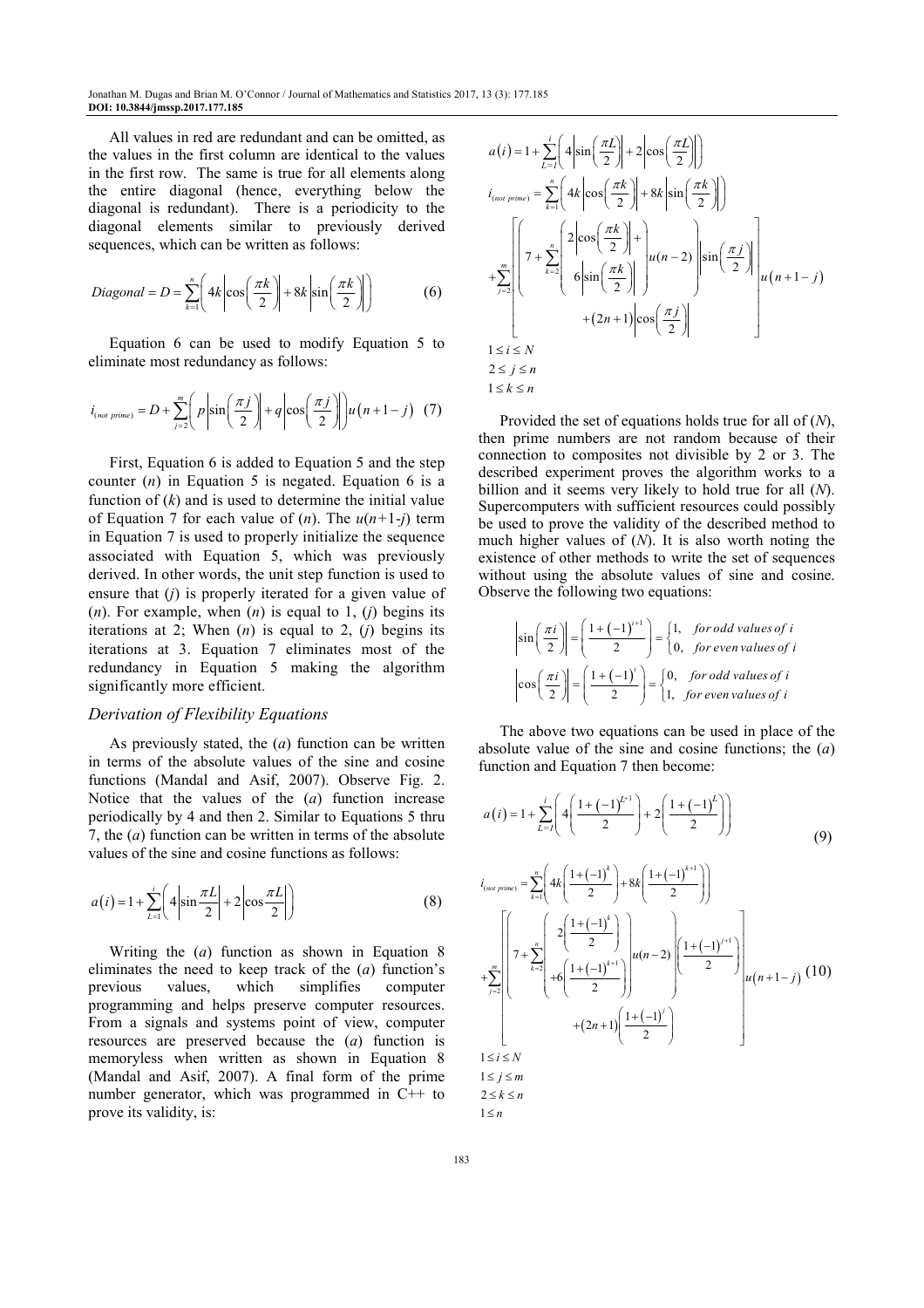| indices by periodically adding and subtracting even<br>numbers to the results of the $(a)$ function |          |    |     |    |                                                    |  |  |
|-----------------------------------------------------------------------------------------------------|----------|----|-----|----|----------------------------------------------------|--|--|
| a(i)                                                                                                | 士        |    |     |    | Even number $=$ Addition result Subtraction result |  |  |
| 5                                                                                                   | $_{\pm}$ | 2  |     | 7  | 3                                                  |  |  |
| 7                                                                                                   | 士        | 2  |     | 9  | 5                                                  |  |  |
| 11                                                                                                  | 士        | 4  |     | 15 | 7                                                  |  |  |
| 13                                                                                                  | 士        | 4  |     | 17 | 9                                                  |  |  |
| 17                                                                                                  | 士        | 6  |     | 23 | 11                                                 |  |  |
| 19                                                                                                  | 士        | 6  |     | 25 | 13                                                 |  |  |
| 23                                                                                                  | 士        | 8  |     | 31 | 15                                                 |  |  |
| 25                                                                                                  | $_{\pm}$ | 8  |     | 33 | 17                                                 |  |  |
| 29                                                                                                  | $_{\pm}$ | 10 |     | 39 | 19                                                 |  |  |
| 31                                                                                                  | 士        | 10 |     | 41 | 21                                                 |  |  |
| 35                                                                                                  | 士        | 12 | $=$ | 47 | 23                                                 |  |  |
| 37                                                                                                  | 士        | 12 |     | 49 | 25                                                 |  |  |
| 41                                                                                                  | 士        | 14 |     | 55 | 27                                                 |  |  |
| 43                                                                                                  | 士        | 14 |     | 57 | 29                                                 |  |  |

Table 4. Alternate method for determining the composite

Equation 7 can also be written another way, which is significantly different than its previously derived form. Observe Table 4. By periodically adding and subtracting 2 to  $a(1)$ , 7 and 3 can be periodically generated to determine the indices of the composites divisible by 5. By periodically adding and subtracting 2 to *a*(2), 9 and 5 can be periodically generated to determine the indices of composites divisible by 7. Instead of adding and subtracting 2 to  $a(3)$  and  $a(4)$ , add and subtract 4 to those values to first generate 15, then 7 and 17 and then 9, respectively. The technique is obvious by observation of Table 4. Start by adding and subtracting 2 to the (*a*) function values for (*i*) equal to 1 and 2. For odd values of (*i*), increase the number added and subtracted to  $a(i)$  to the next even number. Thus, the sequence shown in Table 4 computes the same results as Equation 7 and can be represented as:

$$
i_{(not\ prime)} = \sum_{j=2}^{m} \left[ \sum_{k=1}^{n} \left( 4k \left| \cos\left(\frac{\pi k}{2}\right) \right| + 8k \left| \sin\left(\frac{\pi k}{2}\right) \right| \right) + \left[ a(n) + (-1)^{j+1} \sum_{k=1}^{n} \left( 1 + (-1)^{k+1} \right) \right] u(n+1-j) \right] (11)
$$

Alternatively, the sequence in Table 4 can be written as:

$$
i_{\text{(not prime)}} = \sum_{j=2}^{m} \left[ \frac{\sum_{k=1}^{n} \left( 4k \left| \cos\left(\frac{\pi k}{2}\right) \right| + 8k \left| \sin\left(\frac{\pi k}{2}\right) \right| \right)}{\left[ 4\left( n \right) + \left( -1 \right)^{j+1} \sum_{k=1}^{n} 2u \left( 1 - \left| \sin\left(\frac{\pi k}{2}\right) \right| \right) \right] u \left( n+1-j \right) \right] (12)
$$

The alternate version using the powers of (-1) in place of the absolute value of the sine and cosine functions could also be used for Equations 11 thru 12. Several forms of the  $(a)$  function and Equation 7 have now been presented. Having several forms of the same equations could provide some flexibility when programming the overall algorithm. When writing computer algorithms that are intended to perform billions of calculations, flexibility with the implementation of the algorithms can help preserve computer resources. The use of more advanced programming languages and sophisticated computer systems, such as supercomputers, could significantly exceed the results presented in this study.

Given that the method holds true for all (*N*), the described prime number generator could possibly be used to break public encryption keys, which are based on the products of higher order prime numbers. In fact, the (*a*) function and Equation 7 could be used to determine the products of higher order prime numbers. The composites generated by the (*a*) function are nothing more than the products of prime numbers; therefore, Equation 7 could easily be used to pick which results of the  $(a)$  function match the higher order prime number products.

# **Conclusion**

The results of this work validate the notion that prime numbers are not random. The sequential order to the prime numbers is determinable by a connection to composite numbers which are not divisible by 2 or 3. Although it is difficult to prove by a method other than computation, the sequences presented generate prime numbers indefinitely; however, they do generate composite numbers not divisible by 2 or 3. There is a periodicity to the composite numbers, which allows them to be eliminated using basic mathematical functions and operations. Given the presented sets of sequences for determining primes and eliminating composites hold true for all values of (N), one must first understand the sequence to the composites not divisible by 2 or 3 to understand the sequence to the prime numbers; the sequence to primes is disguised as a sequence to composites.

### **Acknowledgement**

I acknowledge that Leonhard Euler was not wrong; primes are "a mystery into which the mind will never penetrate." Thus, computers are needed to perform the very tedious mathematics. Thanks to my father and mother, Roger and Rhonda Dugas, for all of their love and encouragement. Also, thanks to Dr. Satish Mahajan, a professor in the Electrical and Computer Engineering Department at Tennessee Tech University, for providing me with a great opportunity to attend Graduate studies at Tennessee Tech. I also acknowledge that mathematicians before me have noticed very similar patterns to prime numbers reported in this study. However, in doing a literature review, I was unable to find any equations exactly like the ones presented.